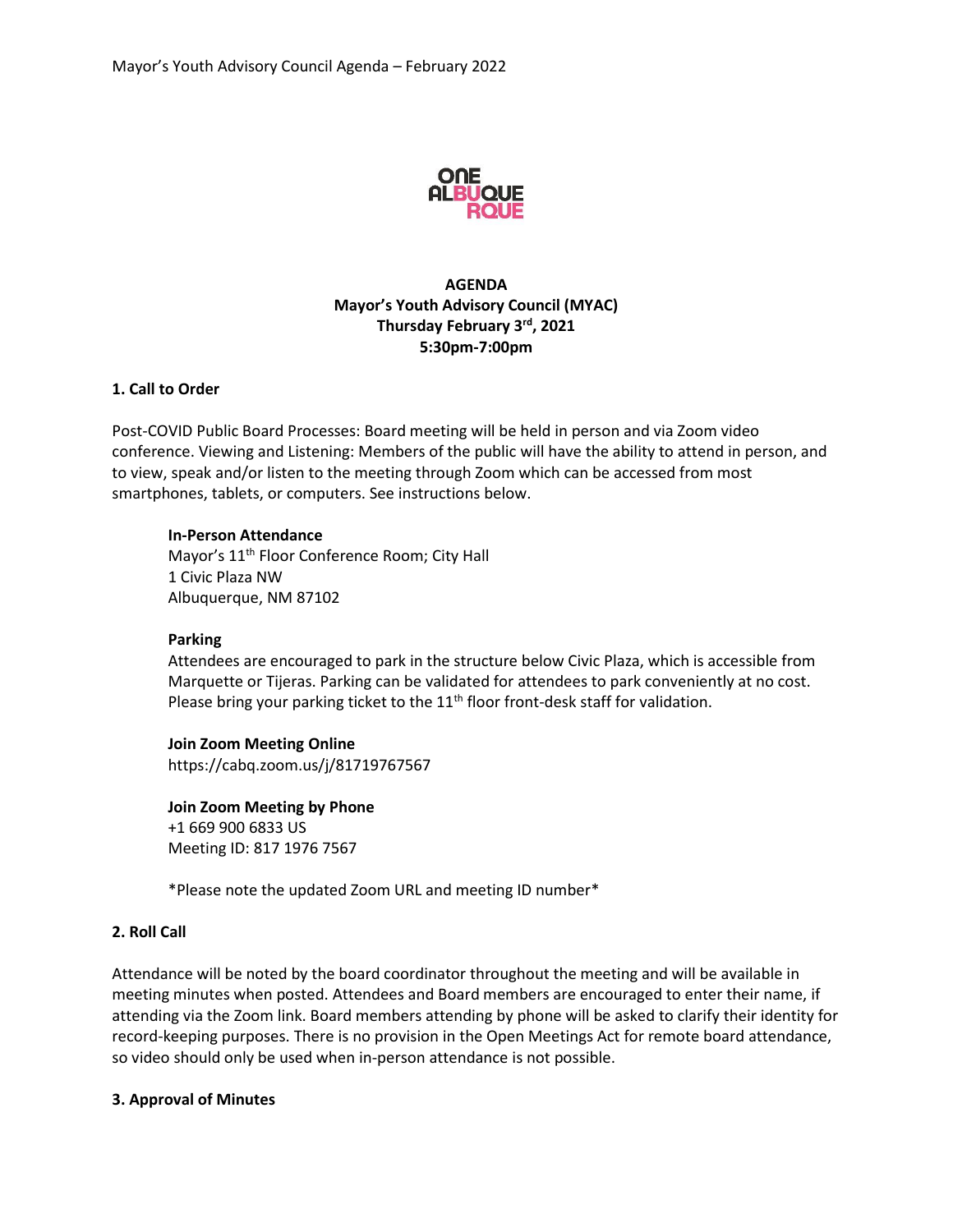# **4. Public Comment**

• Written Comments

The Board will accept public comments on the meeting's specific agenda items in written form via email through 5:00pm on the day of the meeting. Comments should be sent via email to: nvottero@cabq.gov. These comments will be incorporated in the meeting minutes for board review.

• In-Person Comments

In-person public comments can be made by members of the public during the public comment period. During the public comments block, residents will be greeted and asked if they would like to contribute public comments. The board coordinator will add a record of attendees and comments made in the meeting minutes. The board requests that comments be limited to about 2 minutes.

• Disclaimer

The MYAC board is open to the public. That said, the MYAC public board is space and entity to facilitate and enable youth input. Public comments or attendance that is not constructive to this purpose and end will be limited at the discretion of the coordinator or at the request of any member of the MYAC. Youth attendees from the public are strongly encouraged to participate. Adult attendees from the general public are strongly discouraged unless they have a direct relationship to the members on the council or have a direct connection to the business before the council.

# **Public Comment**

Christopher Ramirez—Together for Brothers

In support of MYAC Resolution for Transit Equity Day and Zero Fares.

Dr. Anthony Salvagno—X Studio

Coordinating MYAC participation to design the X Studio Lounge

# **5. Regular Business**

- Membership
- Outreach?

# **6. Ongoing Business**

• Projects: Outreach, Collaborative Planning, Data Collection Research on Policies

# **7. New Business/Member Updates**

• Transit Equity Day and Zero Fares Resolution

# **8. Next Meeting**

The next scheduled Regular Meeting of the Board will be on Thursday, March 3<sup>rd</sup> at 5:30pm. The meeting will be held over in person and over Zoom in accordance with current public health guidelines. The meeting location and parking instructions will remain the same. As we are revisiting date/time